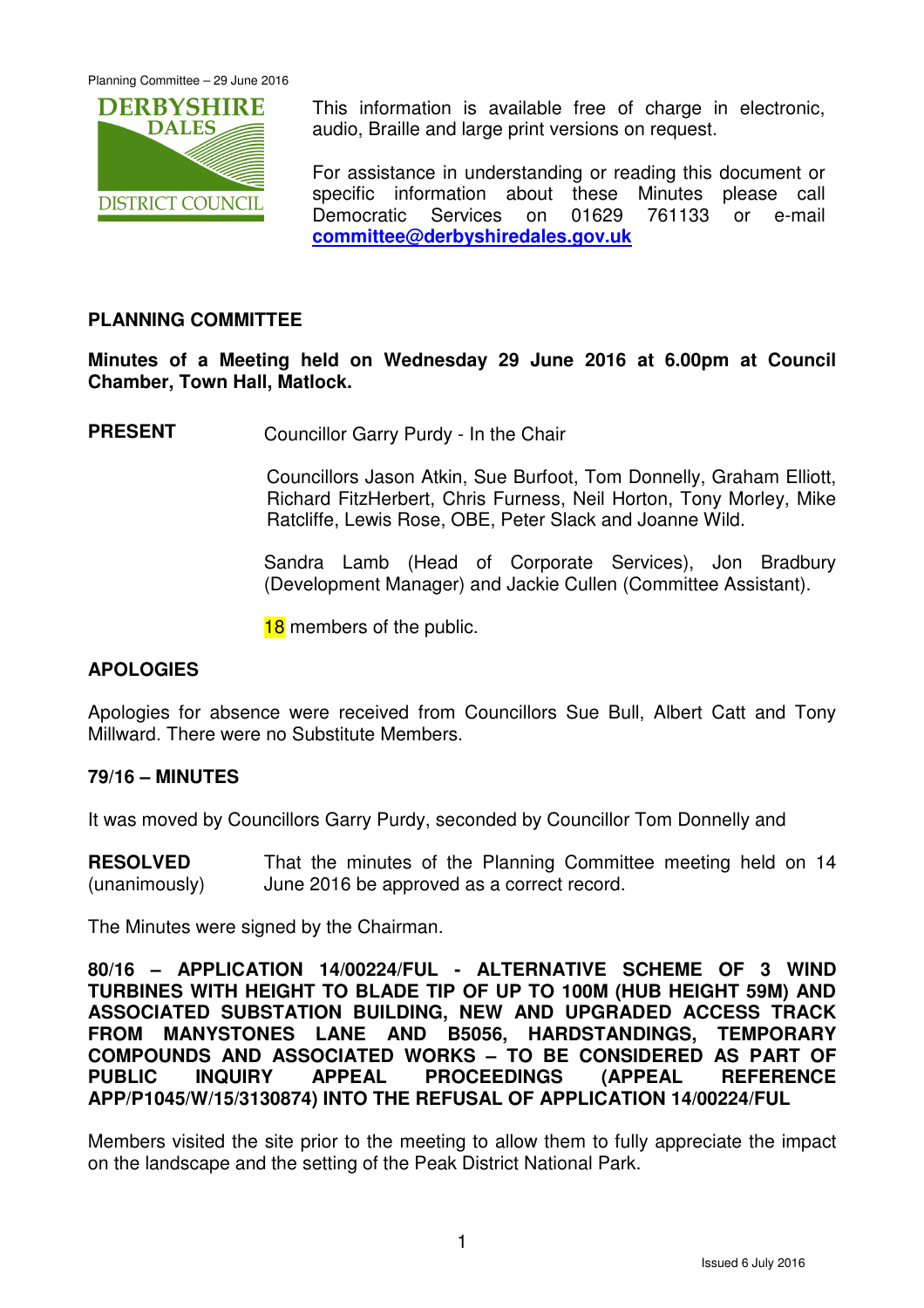The Development Manager drew Members' attention to the late representations received after publication of the agenda, as distributed at the meeting. This comprised 14 new letters of support, together with a statement from Mr Adlam-Styles, Ible Parish representative, objecting to the proposal.

In accordance with the procedure for public participation, the following members of the public addressed the meeting:

- Mr Chris Fridlington (Peak District NPA Consultee) commented on the application; Mr Andy Tickle (CPRE Peak District & S.Yorks), Mrs Barbara Allsop (Resident), Dr Peter Owens (Resident) and Mr Robert Wragg (Resident) spoke against the application;
- Mr Andre Collins (Wirksworth Transition Group), Mr Fred Knight (Resident), Mr Ian Lomas (Resident), Mrs Pat Horrocks, on behalf of Mrs Barbara Wayne (Resident) and Mr Peter Frampton (Agent) spoke in favour of the application.

It was moved by Councillor Mike Ratcliffe, seconded by Councillor Tony Morley and

**RESOLVED** That, had the Committee been asked to consider the planning merits of an alternative development of 3 turbines they would have been minded to refuse it for the reasons stated in the report.

| Voting:            |    |
|--------------------|----|
| For                | 11 |
| <b>Against</b>     | 2  |
| <b>Abstentions</b> | O  |

## **81/16 – APPLICATION 15/00370/FUL - ERECTION OF WIND TURBINE 77 METRES TO BLADE TIP (50M TO HUB), WITH ASSOCIATED ACCESS TRACK, CRANE HARDSTANDING, ELECTRICAL CABINET AND CABLE RUN**

Members visited the site prior to the meeting to allow them to fully appreciate the impact on the landscape character.

The Development Manager drew Members' attention to the late representation received after publication of the agenda, as distributed at the meeting. This comprised comments from Derbyshire County Council, Highways, regarding the plans for a revised access arrangement.

In accordance with the procedure for public participation, Dr Peter Owens (Resident) spoke against the application and Mr Steve Birks (Agent) spoke in favour of the application.

During discussion of this item, the Chair adjourned the meeting briefly to enable Officers to take advice from the Agent with regard to clarification of the benefits to production cost provided by the renewable energy that would be generated by the scheme.

It was moved by Councillor Richard FitzHerbert, seconded by Councillor Peter Slack and